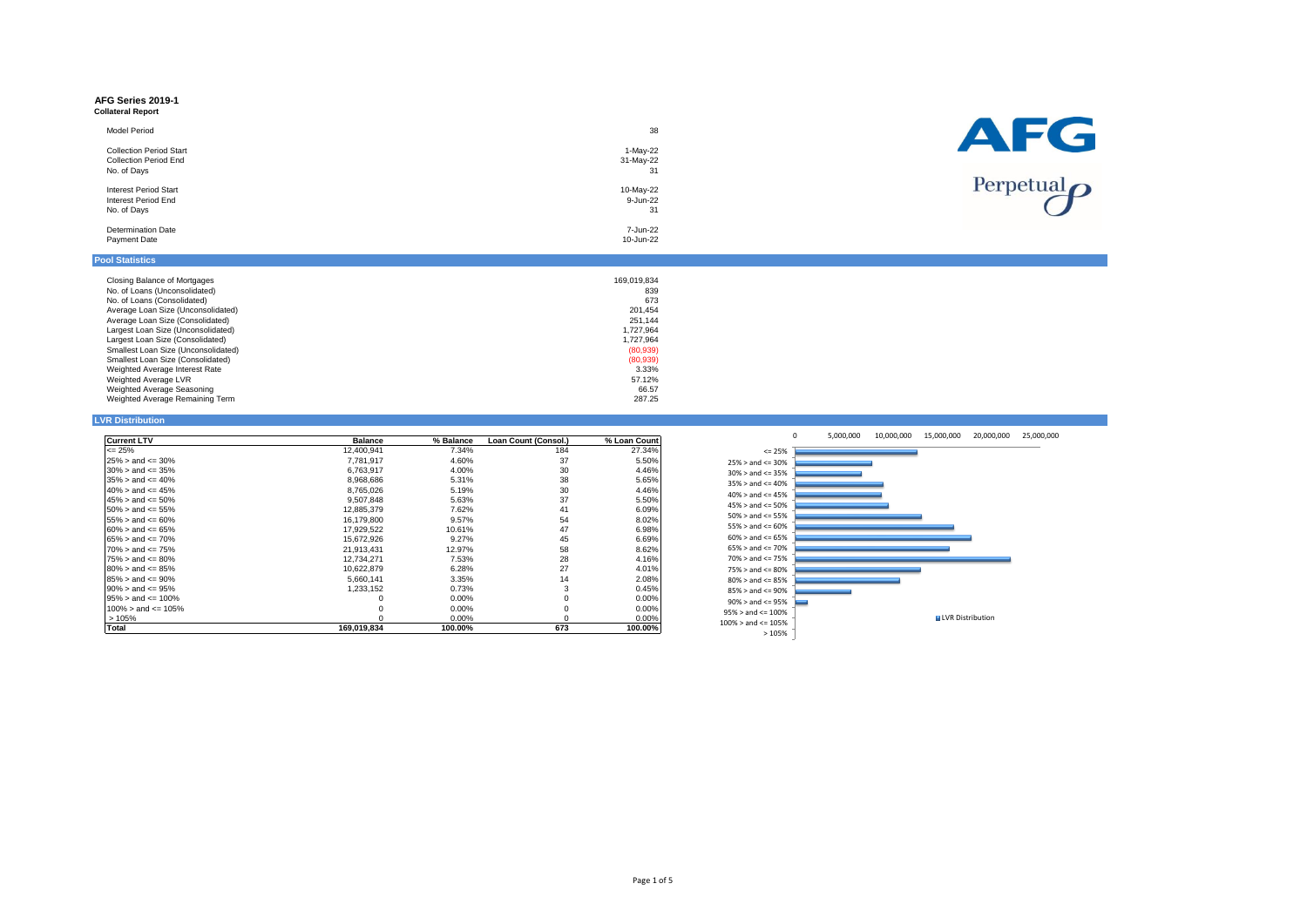#### **Balance Distribution (Unconsolidated)**

| <b>Current Balance</b>             | <b>Balance</b> | % Balance | <b>Loan Count</b> | % Loan Count |
|------------------------------------|----------------|-----------|-------------------|--------------|
| $= $100.000$                       | 7.744.345      | 4.58%     | 259               | 30.87%       |
| $$100.000 >$ and $\leq$ \$150.000  | 13.845.453     | 8.19%     | 111               | 13.23%       |
| $$150,000 >$ and $\leq$ \$200,000  | 19,716,416     | 11.67%    | 113               | 13.47%       |
| $$200.000 >$ and $\leq$ \$250.000  | 20.048.014     | 11.86%    | 89                | 10.61%       |
| $$250,000 >$ and $\leq$ \$300,000  | 20.766.949     | 12.29%    | 75                | 8.94%        |
| $$300,000 >$ and $\leq$ \$350,000  | 14,965,661     | 8.85%     | 46                | 5.48%        |
| $$350,000 >$ and $\leq$ \$400,000  | 16,878,531     | 9.99%     | 45                | 5.36%        |
| $$400,000 >$ and $\leq $450,000$   | 13.629.243     | 8.06%     | 32                | 3.81%        |
| $$450.000 >$ and $\leq$ \$500.000  | 12.316.745     | 7.29%     | 26                | 3.10%        |
| $$500,000 >$ and $\leq$ \$550,000  | 7.379.600      | 4.37%     | 14                | 1.67%        |
| $$550.000 >$ and $\leq$ \$600.000  | 2,301,190      | 1.36%     | 4                 | 0.48%        |
| $$600,000 >$ and $\leq$ \$650,000  | 3.669.476      | 2.17%     |                   | 0.72%        |
| $$650,000 >$ and $\leq$ \$700,000  | 4,760,787      | 2.82%     |                   | 0.83%        |
| $$700.000 >$ and $\leq$ \$750.000  | 3,636,767      | 2.15%     |                   | 0.60%        |
| $$750,000 >$ and $\leq$ \$800,000  | 1,574,832      | 0.93%     |                   | 0.24%        |
| $$800.000 >$ and $\leq$ \$850.000  |                | $0.00\%$  |                   | 0.00%        |
| $$850,000 >$ and $\leq$ \$900,000  | 886.624        | 0.52%     |                   | 0.12%        |
| $$900.000 >$ and $\leq$ \$950.000  | n              | $0.00\%$  |                   | 0.00%        |
| $$950,000 >$ and $\leq $1,000,000$ | 998,302        | 0.59%     |                   | 0.12%        |
| > \$1,000,000                      | 3.900.896      | 2.31%     |                   | 0.36%        |
| Total                              | 169 019 834    | 100 00%   | 839               | 100.00%      |



## **Balance Distribution (Consolidated)**

| <b>Current Balance</b>             | <b>Balance</b> | % Balance | Loan Count (Consol.) | % Loan Count |
|------------------------------------|----------------|-----------|----------------------|--------------|
| $\leq$ \$100.000                   | 4,868,748      | 2.88%     | 147                  | 21.84%       |
| $$100.000 >$ and $\leq$ \$150,000  | 9,330,727      | 5.52%     | 72                   | 10.70%       |
| $$150,000 >$ and $\leq$ \$200,000  | 15,593,787     | 9.23%     | 90                   | 13.37%       |
| $$200,000 >$ and <= \$250,000      | 18,206,190     | 10.77%    | 81                   | 12.04%       |
| $$250.000 >$ and $\leq$ \$300.000  | 19.970.197     | 11.82%    | 72                   | 10.70%       |
| $$300.000 >$ and $\leq$ \$350.000  | 14.966.759     | 8.86%     | 46                   | 6.84%        |
| $$350,000 >$ and $\leq$ \$400,000  | 18,383,381     | 10.88%    | 49                   | 7.28%        |
| $$400.000 >$ and $\leq$ \$450.000  | 13.611.789     | 8.05%     | 32                   | 4.75%        |
| $$450,000 >$ and $\leq$ \$500,000  | 11,800,333     | 6.98%     | 25                   | 3.71%        |
| $$500,000 >$ and <= \$550,000      | 7,825,809      | 4.63%     | 15                   | 2.23%        |
| $$550.000 >$ and $\leq$ \$600,000  | 3,439,470      | 2.03%     | 6                    | 0.89%        |
| $$600,000 >$ and $\leq$ \$650,000  | 4,265,659      | 2.52%     |                      | 1.04%        |
| $$650.000 >$ and $\leq$ \$700.000  | 4,770,487      | 2.82%     |                      | 1.04%        |
| $$700.000 >$ and $\leq$ \$750,000  | 4,369,155      | 2.58%     | 6                    | 0.89%        |
| $$750,000 >$ and $\leq$ \$800,000  | 4.664.656      | 2.76%     | հ                    | 0.89%        |
| $$800,000 >$ and $\leq$ \$850,000  | 818,496        | 0.48%     |                      | 0.15%        |
| $$850,000 >$ and <= \$900,000      | 869.698        | 0.51%     |                      | 0.15%        |
| $$900,000 >$ and $\leq$ \$950,000  | 2.765.444      | 1.64%     |                      | 0.45%        |
| $$950,000 >$ and $\leq $1,000,000$ | 1,955,165      | 1.16%     |                      | 0.30%        |
| > \$1,000,000                      | 6.543.883      | 3.87%     | 5                    | 0.74%        |
| Total                              | 169,019,834    | 100.00%   | 673                  | 100.00%      |



## **Loan Seasoning Distribution**

| <b>Seasoning (Months)</b>            | <b>Balance</b> | % Balance | <b>Loan Count</b> | % Loan Count |
|--------------------------------------|----------------|-----------|-------------------|--------------|
| $\epsilon$ = 12 Months               |                | $0.00\%$  | $\Omega$          | $0.00\%$     |
| 12 Months $>$ and $\leq$ 18 Months   | (621)          | $0.00\%$  |                   | 0.24%        |
| 18 Months $>$ and $\leq$ 24 Months   | 143.051        | 0.08%     |                   | 0.24%        |
| 24 Months $>$ and $\leq$ 30 Months   | 174.755        | 0.10%     |                   | 0.12%        |
| $30$ Months $>$ and $\leq$ 36 Months | (714)          | $0.00\%$  |                   | 0.12%        |
| $36$ Months $>$ and $\leq$ 42 Months | 941.671        | 0.56%     | 4                 | 0.48%        |
| 42 Months $>$ and $\leq$ 48 Months   | 52.572.544     | 31.10%    | 194               | 23.12%       |
| 48 Months $>$ and $\leq$ 54 Months   | 35.624.356     | 21.08%    | 140               | 16.69%       |
| $54$ Months $>$ and $\leq 60$ Months | 20.240.133     | 11.98%    | 97                | 11.56%       |
| $60$ Months $>$ and $\leq$ 66 Months | 11.287.974     | 6.68%     | 62                | 7.39%        |
| 66 Months $>$ and $\leq$ 72 Months   | 3.213.726      | 1.90%     | 21                | 2.50%        |
| > 72 Months                          | 44.822.959     | 26.52%    | 315               | 37.54%       |
| Total                                | 169.019.834    | 100.00%   | 839               | 100.00%      |

| $-520.000.000$                       | \$0 | \$20,000,000 | \$40,000,000                | \$60,000,000 |
|--------------------------------------|-----|--------------|-----------------------------|--------------|
| $\le$ = 12 Months                    |     |              |                             |              |
| 12 Months > and <= 18 Months         |     |              |                             |              |
| 18 Months $>$ and $<$ = 24 Months    |     |              |                             |              |
| 24 Months $>$ and $\leq$ 30 Months   |     |              |                             |              |
| $30$ Months $>$ and $\leq$ 36 Months |     |              |                             |              |
| $36$ Months $>$ and $\leq$ 42 Months |     |              |                             |              |
| 42 Months $>$ and $\leq$ 48 Months   |     |              |                             |              |
| 48 Months $>$ and $\leq$ 54 Months   |     |              |                             |              |
| 54 Months $>$ and $\leq$ 60 Months   |     |              |                             |              |
| $60$ Months $>$ and $\leq$ 66 Months |     |              |                             |              |
| 66 Months $>$ and $\leq$ 72 Months   |     |              |                             |              |
| > 72 Months                          |     |              | Loan Seasoning Distribution |              |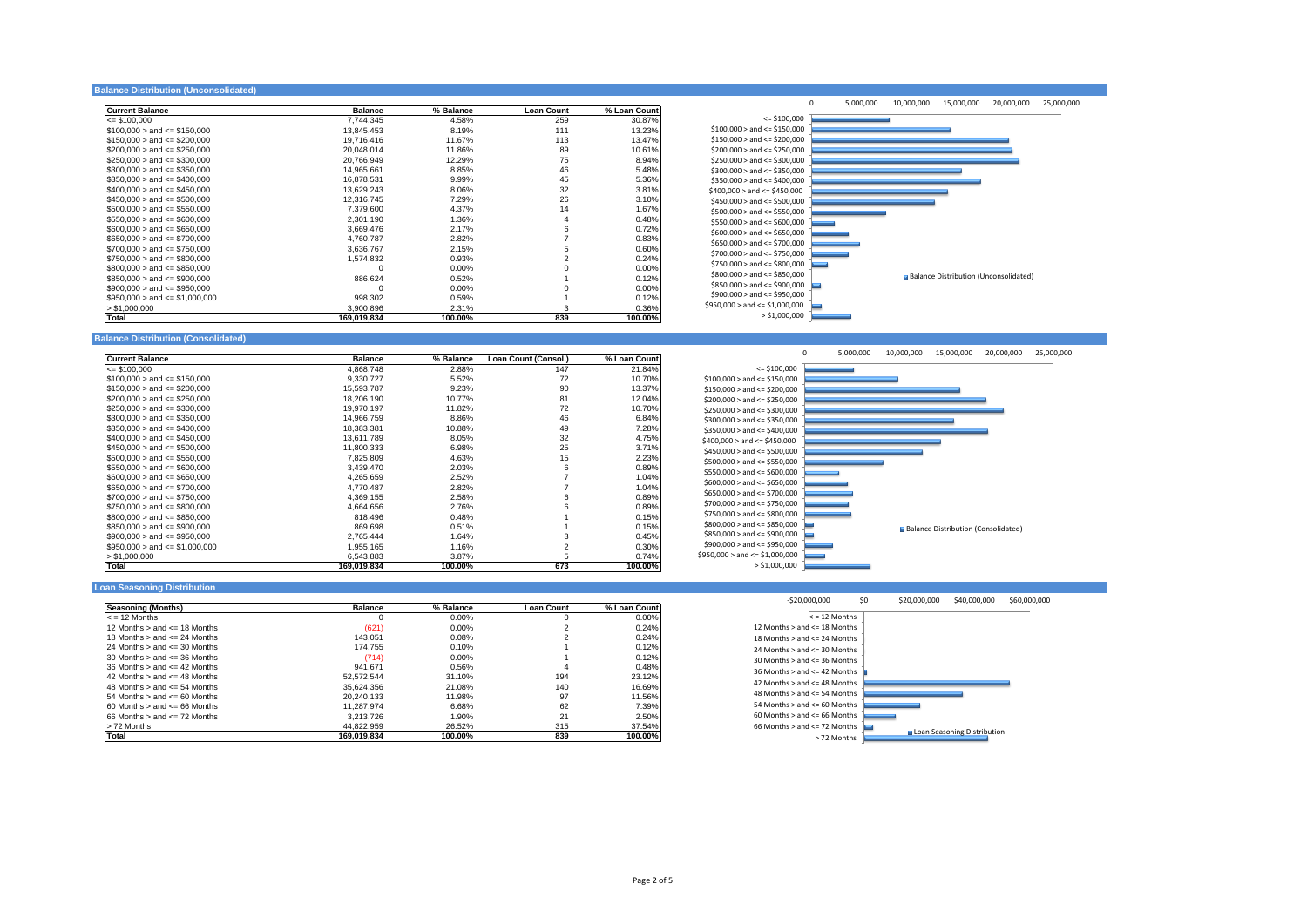| <b>Geographic Distribution</b>      |                         |                  |                      |                  |                                                                 |
|-------------------------------------|-------------------------|------------------|----------------------|------------------|-----------------------------------------------------------------|
| <b>Jurisdiction State</b>           | <b>Balance</b>          | % Balance        | Loan Count (Consol.) | % Loan Count     |                                                                 |
| New South Wales                     | 45,244,599              | 26.77%           | 153                  | 22.73%           | New South Wales                                                 |
| Victoria                            | 39,390,648              | 23.31%           | 150                  | 22.29%           | Victoria                                                        |
| Queensland                          | 30,249,155              | 17.90%           | 129                  | 19.17%           |                                                                 |
| Western Australia                   | 29,053,471              | 17.19%           | 114                  | 16.94%           | Oueensland                                                      |
| South Australia                     | 19,622,898              | 11.61%           | 110                  | 16.34%           | Western Australia                                               |
| Tasmania                            | 1,373,333               | 0.81%            | 5                    | 0.74%            |                                                                 |
|                                     | 3,280,871               | 1.94%            | 10                   | 1.49%            | South Australia                                                 |
| <b>Australian Capital Territory</b> | 804,859                 | 0.48%            | $\overline{2}$       | 0.30%            | Tasmania                                                        |
| Northern Territory                  |                         |                  |                      |                  |                                                                 |
| No Data<br>Total                    | $\Omega$<br>169,019,834 | 0.00%<br>100.00% | $\mathbf 0$<br>673   | 0.00%<br>100.00% | Australian Capital Territory                                    |
|                                     |                         |                  |                      |                  |                                                                 |
| Locality                            |                         |                  |                      |                  |                                                                 |
| <b>S&amp;P Category</b>             | <b>Balance</b>          | % Balance        | Loan Count (Consol.) | % Loan Count     |                                                                 |
| Metro                               | 135,019,961             | 79.88%           | 513                  | 76.23%           | <b>■</b> Metro                                                  |
| Non Metro                           | 32,514,483              | 19.24%           | 154                  | 22.88%           |                                                                 |
| Inner City                          | 1,485,390               | 0.88%            | 6                    | 0.89%            | Non Metro                                                       |
| No Data                             | $\Omega$                | 0.00%            | $\Omega$             | 0.00%            | Inner City                                                      |
| Total                               | 169,019,834             | 100.00%          | 673                  | 100.00%          |                                                                 |
| <b>Top 10 Postcodes</b>             |                         |                  |                      |                  |                                                                 |
| Postcode                            | <b>Balance</b>          | % Balance        | Loan Count (Consol.) | % Loan Count     | \$0<br>\$1,000,000<br>\$2,000,000<br>\$3,000,000<br>\$4,000,000 |
| 6164                                |                         |                  | 11                   | 1.31%            | -1                                                              |
|                                     | 2,919,501               | 1.73%            | $\overline{7}$       |                  | $\mathcal{P}$                                                   |
| 6112                                | 2,191,787               | 1.30%            |                      | 0.83%            |                                                                 |
| 4870                                | 1,965,432               | 1.16%            | $\overline{7}$       | 0.83%            | $\overline{\mathbf{3}}$                                         |
| 2567                                | 1,825,873               | 1.08%            | 3                    | 0.36%            | Δ                                                               |
| 2048                                | 1,727,964               | 1.02%            |                      | 0.12%            | Top 10 Postcodes<br>5                                           |
| 3977                                | 1,720,714               | 1.02%            |                      | 0.60%            | -6                                                              |
| 2280                                | 1,517,233               | 0.90%            |                      | 0.48%            | $\overline{7}$                                                  |
| 3029                                | 1,468,591               | 0.87%            |                      | 0.48%            |                                                                 |
| 2251                                | 1,456,267               | 0.86%            |                      | 0.48%            | 8                                                               |
| 2213                                | 1,408,978               | 0.83%            |                      | 0.12%            | $\mathsf{q}$                                                    |
| Total                               | 18,202,340              | 10.77%           | 47                   | 5.60%            | 10                                                              |
| <b>Documentation</b>                |                         |                  |                      |                  |                                                                 |
| <b>Document Type</b>                | Balance                 | % Balance        | <b>Loan Count</b>    | % Loan Count     | Full Doc                                                        |
| Full Doc                            | 169,019,834             | 100.00%          | 839                  | 100.00%          |                                                                 |
| Low Doc                             | $\Omega$                | 0.00%            | $\mathbf 0$          | 0.00%            | <b>Low Doc</b>                                                  |
| No Doc                              | $\Omega$                | 0.00%            | $\Omega$             | 0.00%            | No Doc                                                          |
| Total                               | 169,019,834             | 100.00%          | 839                  | 100.00%          |                                                                 |
| <b>Rate Type</b>                    |                         |                  |                      |                  |                                                                 |
|                                     | <b>Balance</b>          | % Balance        | <b>Loan Count</b>    |                  |                                                                 |
| <b>Rate Type</b>                    |                         |                  |                      | % Loan Count     | Variable Rate                                                   |
| Variable Rate                       | 169,019,834             | 100.00%          | 839                  | 100.00%          |                                                                 |
| <b>Fixed Rate</b>                   | $\Omega$                | 0.00%            | $^{\circ}$           | 0.00%            | Fixed Rate                                                      |
| Total                               | 169,019,834             | 100.00%          | 839                  | 100.00%          |                                                                 |
| <b>Repayment Type</b>               |                         |                  |                      |                  |                                                                 |
| <b>Repayment Type</b>               | <b>Balance</b>          | % Balance        | <b>Loan Count</b>    | % Loan Count     | Principal & Interest                                            |
| Principal & Interest                | 146,585,696             | 86.73%           | 752                  | 89.63%           |                                                                 |
| Interest Only                       | 22,133,875              | 13.10%           | 81                   | 9.65%            | Interest Only                                                   |
| Non-Billing                         | 300,263                 | 0.18%            | 6                    | 0.72%            | Non-Billing                                                     |
| Total                               | 169,019,834             | 100.00%          | 839                  | 100.00%          |                                                                 |
|                                     |                         |                  |                      |                  |                                                                 |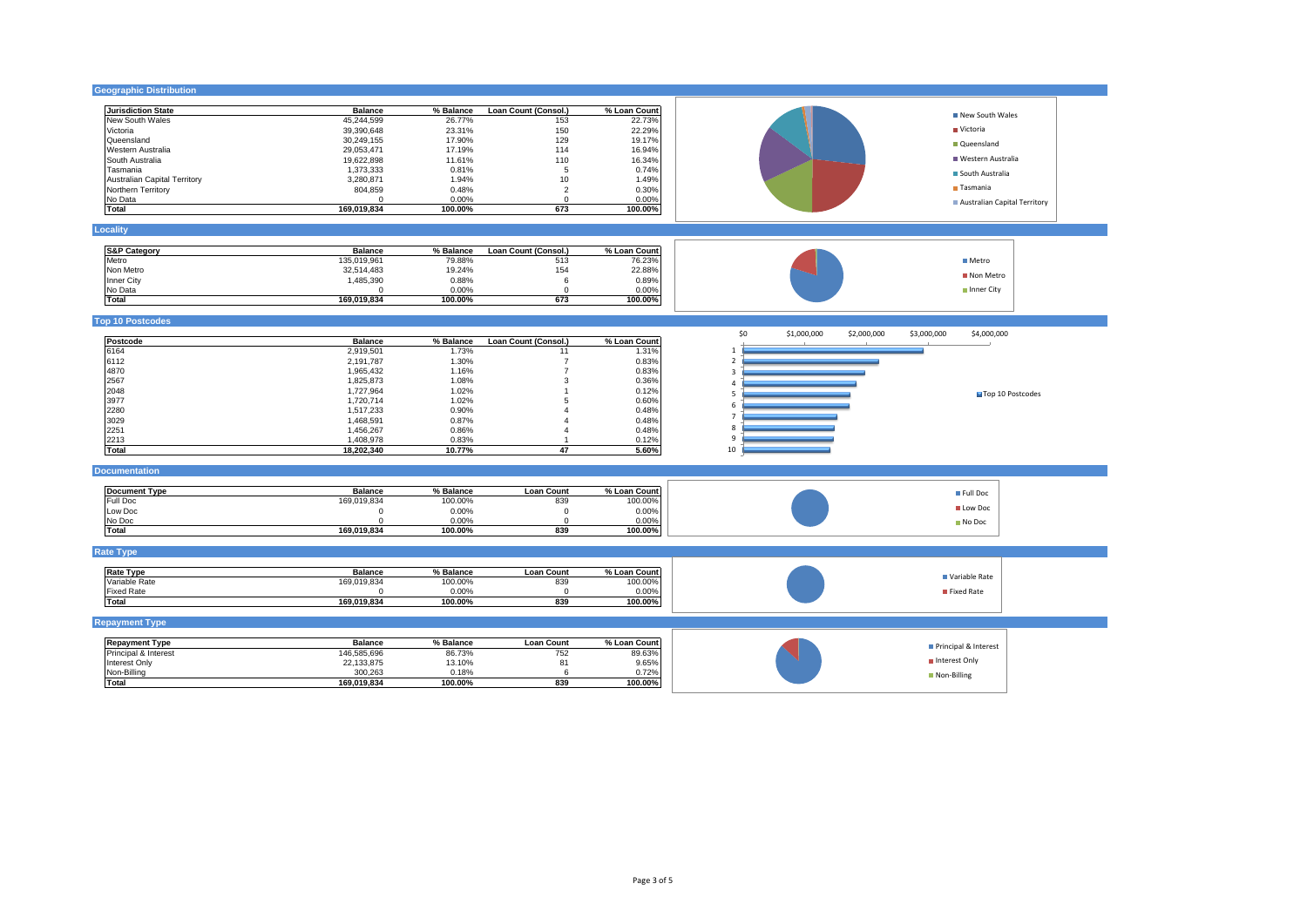| <b>Loan Type</b>                                                                                                                                             |                |           |                         |              |                               |                                                                    |
|--------------------------------------------------------------------------------------------------------------------------------------------------------------|----------------|-----------|-------------------------|--------------|-------------------------------|--------------------------------------------------------------------|
| <b>Product Category</b>                                                                                                                                      | <b>Balance</b> | % Balance | <b>Loan Count</b>       | % Loan Count |                               |                                                                    |
| Line of Credit                                                                                                                                               | 300,263        | 0.18%     | 6                       | 0.72%        |                               | ■ Line of Credit                                                   |
| Term Loan                                                                                                                                                    | 168,719,571    | 99.82%    | 833                     | 99.28%       |                               | Term Loan                                                          |
| Total                                                                                                                                                        | 169.019.834    | 100.00%   | 839                     | 100.00%      |                               |                                                                    |
| <b>Property Type</b>                                                                                                                                         |                |           |                         |              |                               |                                                                    |
| <b>Property Type</b>                                                                                                                                         | <b>Balance</b> | % Balance | Loan Count (Consol.)    | % Loan Count | \$0                           | \$50,000,000<br>\$150,000,000<br>\$100,000,000                     |
| <b>Residential House</b>                                                                                                                                     | 130,708,113    | 77.33%    | 505                     | 75.04%       | <b>Residential House</b>      |                                                                    |
| <b>Residential Unit</b>                                                                                                                                      | 38,311,721     | 22.67%    | 168                     | 24.96%       |                               |                                                                    |
| Residential - Inner City                                                                                                                                     |                | 0.00%     | $\Omega$                | 0.00%        | <b>Residential Unit</b>       |                                                                    |
| <b>High Density Residential Unit</b>                                                                                                                         |                | 0.00%     | $\Omega$                | 0.00%        | Residential - Inner City      |                                                                    |
| Rural                                                                                                                                                        |                | 0.00%     | $\Omega$                | 0.00%        | High Density Residential Unit |                                                                    |
| Semi-Rural                                                                                                                                                   |                | 0.00%     | $\Omega$                | 0.00%        | Rural                         |                                                                    |
| Vacant Land                                                                                                                                                  |                | 0.00%     | $\Omega$                | 0.00%        |                               |                                                                    |
| No Data                                                                                                                                                      | $\Omega$       | 0.00%     |                         | 0.00%        | Semi-Rural                    |                                                                    |
| <b>Total</b>                                                                                                                                                 | 169.019.834    | 100.00%   | 673                     | 100.00%      | Vacant Land                   | Property Type                                                      |
|                                                                                                                                                              |                |           |                         |              |                               |                                                                    |
|                                                                                                                                                              |                |           |                         |              |                               |                                                                    |
|                                                                                                                                                              |                |           |                         |              |                               |                                                                    |
|                                                                                                                                                              | <b>Balance</b> | % Balance | <b>Loan Count</b>       | % Loan Count | \$0                           | \$50,000,000 \$100,000,000 \$150,000,000 \$200,000,000             |
|                                                                                                                                                              | 167,867,522    | 99.32%    | 834                     | 99.40%       |                               |                                                                    |
|                                                                                                                                                              | 298,292        | 0.18%     |                         | 0.12%        | Current<br>31-60 days         |                                                                    |
|                                                                                                                                                              | 330,180        | 0.20%     |                         | 0.24%        | 61-90 days                    |                                                                    |
|                                                                                                                                                              | 523,841        | 0.31%     | $\overline{\mathbf{c}}$ | 0.24%        | 91-120 days                   |                                                                    |
|                                                                                                                                                              | $\Omega$       | 0.00%     | $\Omega$                | 0.00%        | 121-150 days                  |                                                                    |
|                                                                                                                                                              | $\Omega$       | 0.00%     | $\Omega$                | 0.00%        | 151-180 days                  |                                                                    |
| <b>Arrears Distribution</b><br><b>Arrears Band</b><br>Current<br>31-60 days<br>61-90 days<br>91-120 days<br>121-150 days<br>151-180 days<br>181 days or more | $\Omega$       | 0.00%     | $\Omega$                | 0.00%        | 181 days or more              |                                                                    |
| <b>Total</b>                                                                                                                                                 | 169.019.834    | 100.00%   | 839                     | 100.00%      |                               | Arrears Distribution                                               |
|                                                                                                                                                              |                |           |                         |              |                               |                                                                    |
|                                                                                                                                                              | <b>Balance</b> | % Balance | Loan Count (Consol.)    | % Loan Count |                               |                                                                    |
|                                                                                                                                                              | $\Omega$       |           | $\Omega$                |              | \$0.00                        | \$50,000,000.00 \$100,000,000.00 \$150,000,000.00 \$200,000,000.00 |
|                                                                                                                                                              | $\Omega$       | 0.00%     | $\Omega$                | 0.00%        | Hardships                     |                                                                    |
|                                                                                                                                                              | $\Omega$       | 0.00%     | $\Omega$                | 0.00%        |                               |                                                                    |
|                                                                                                                                                              |                | 0.00%     |                         | 0.00%        | COVID Hardships               |                                                                    |
|                                                                                                                                                              | 279.386        | 0.17%     |                         | 0.15%        | <b>COVID Arrangements</b>     |                                                                    |
| <b>Hardships</b><br><b>Hardships</b><br><b>COVID Hardships</b><br><b>COVID Arrangements</b><br>COVID Arrangements - Other<br>Hardship<br>Non-Hardship        | 168,740,448    | 99.83%    | 672                     | 99.85%       | COVID Arrangements - Other    |                                                                    |
|                                                                                                                                                              | 169.019.834    | 100.00%   | 673                     | 100.00%      | Hardship                      |                                                                    |
| Total<br>COVID Hardship - A deferral of loan repayments for a period from 3 to 6 months as a result of financial stresses due to Covid-19                    |                |           |                         |              | Non-Hardship                  | Hardships                                                          |